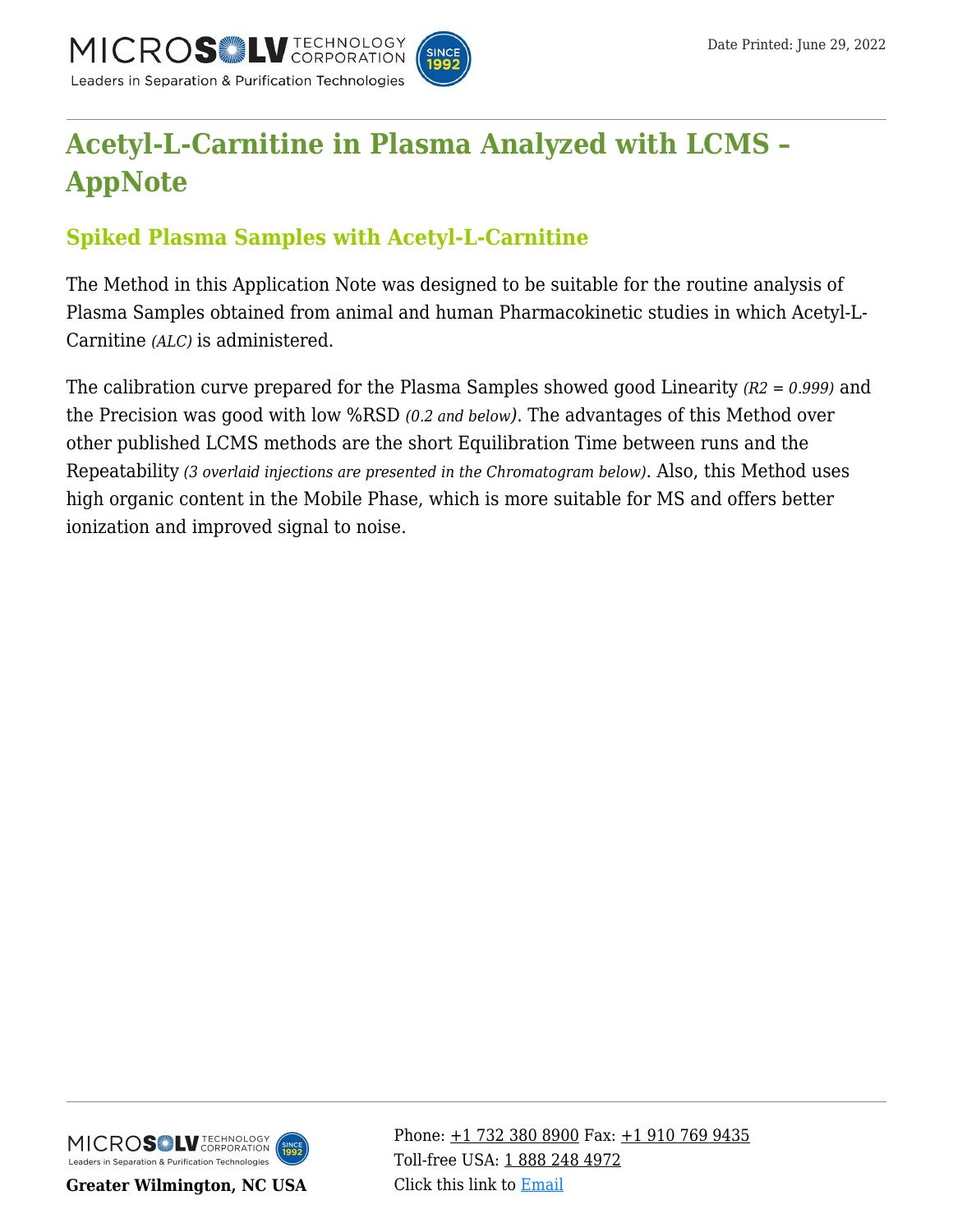







SINC<br>199

Acetyl-L-Carnitine (ALC) 204.1230 m/z [M+H]+

### **Method Conditions**

**Column**: Cogent Diamond Hydride™, 4μm, 100Å **Catalog No**.: [70000-15P-2](https://www.mtc-usa.com/product-details/id/4115801)

MICROSOLV TECHNOLOGY Leaders in Separation & Purification Technologies

**Greater Wilmington, NC USA**

Phone: [+1 732 380 8900](#page--1-0) Fax: [+1 910 769 9435](#page--1-0) Toll-free USA: [1 888 248 4972](#page--1-0) Click this link to [Email](https://www.mtc-usa.com/contact)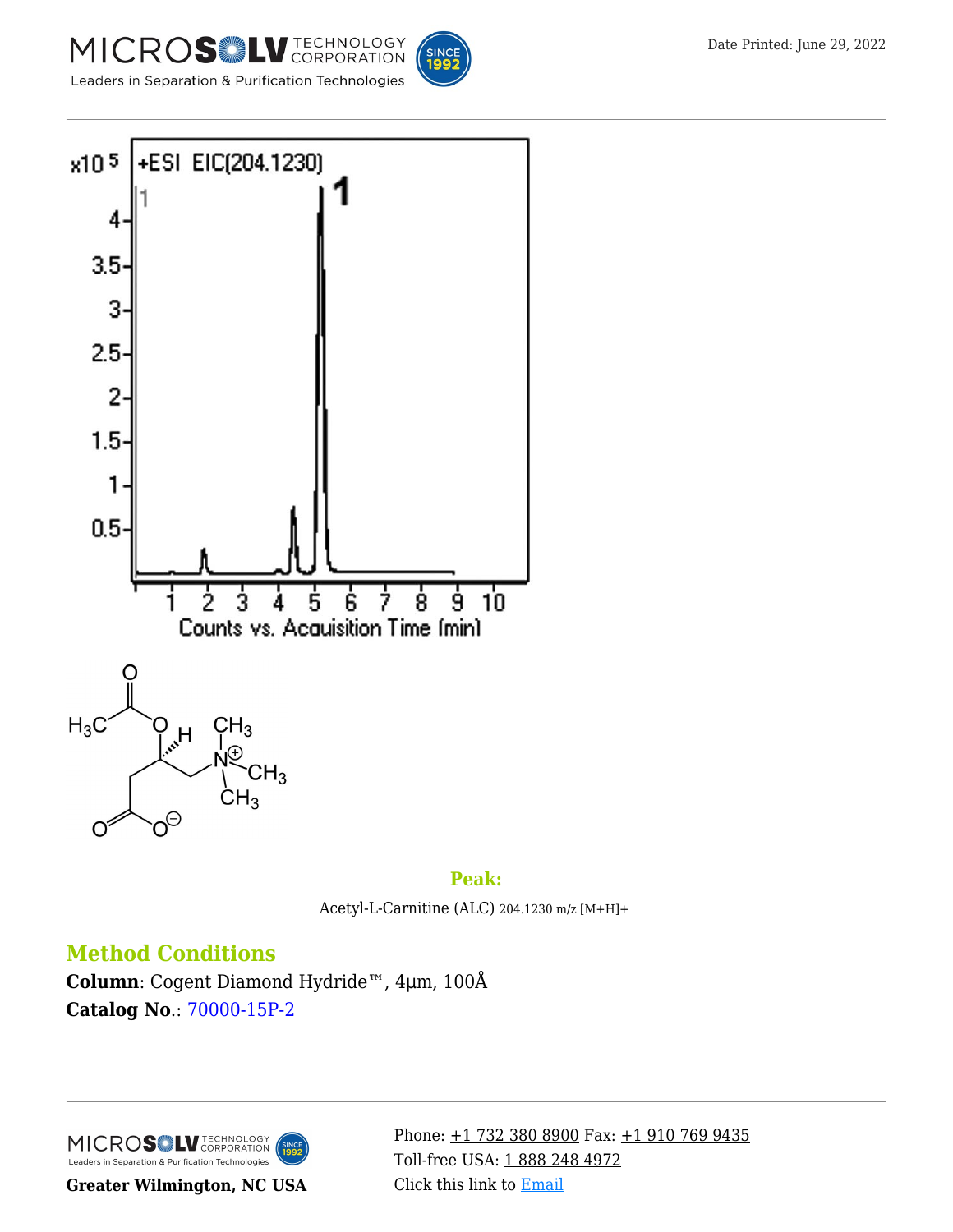



A: DI Water with 0.1% Formic Acid

—B: Acetonitrile with 0.1% Formic Acid

#### **Gradient**:

| Time (minutes) | %B |
|----------------|----|
| ( )            | 80 |
|                | 80 |
| 5              | 30 |
|                | 30 |
| 8              | 80 |

**Post Time**: 3 minutes **Injection vol**.: 1μL

**Flow rate**: 0.4mL / minute

**Detection**: ESI – POS – Agilent 6210 MSD TOF Mass Spectrometer

**Sample Preparation**: Plasma from healthy individuals was spiked with an ALC standard solution and prepared for injections as described by Tallarico et al. [1]. To prepare standard curves dialyzed Plasma was used, to which known amounts of the analyte were added. **t0**: 0.9 minutes

*Note: ALC is used to improve mitochondrial function. ALC was proposed as an effective drug to be supplement in peripheral arterial disease so there is a need to study and fully understand the Pharmacokinetics of administered ALC.*

*[1] Carlo Tallarico, Silvia Pace, and Antonio Longo, Rapid Communications in Mass Spectrometry, Vol. 12, 403–409 (1998).*



MICROS LU TECHNOLOGY Leaders in Separation & Purification Technologies

**Greater Wilmington, NC USA**

Phone:  $\pm$ 1 732 380 8900 Fax:  $\pm$ 1 910 769 9435 Toll-free USA: [1 888 248 4972](#page--1-0) Click this link to [Email](https://www.mtc-usa.com/contact)